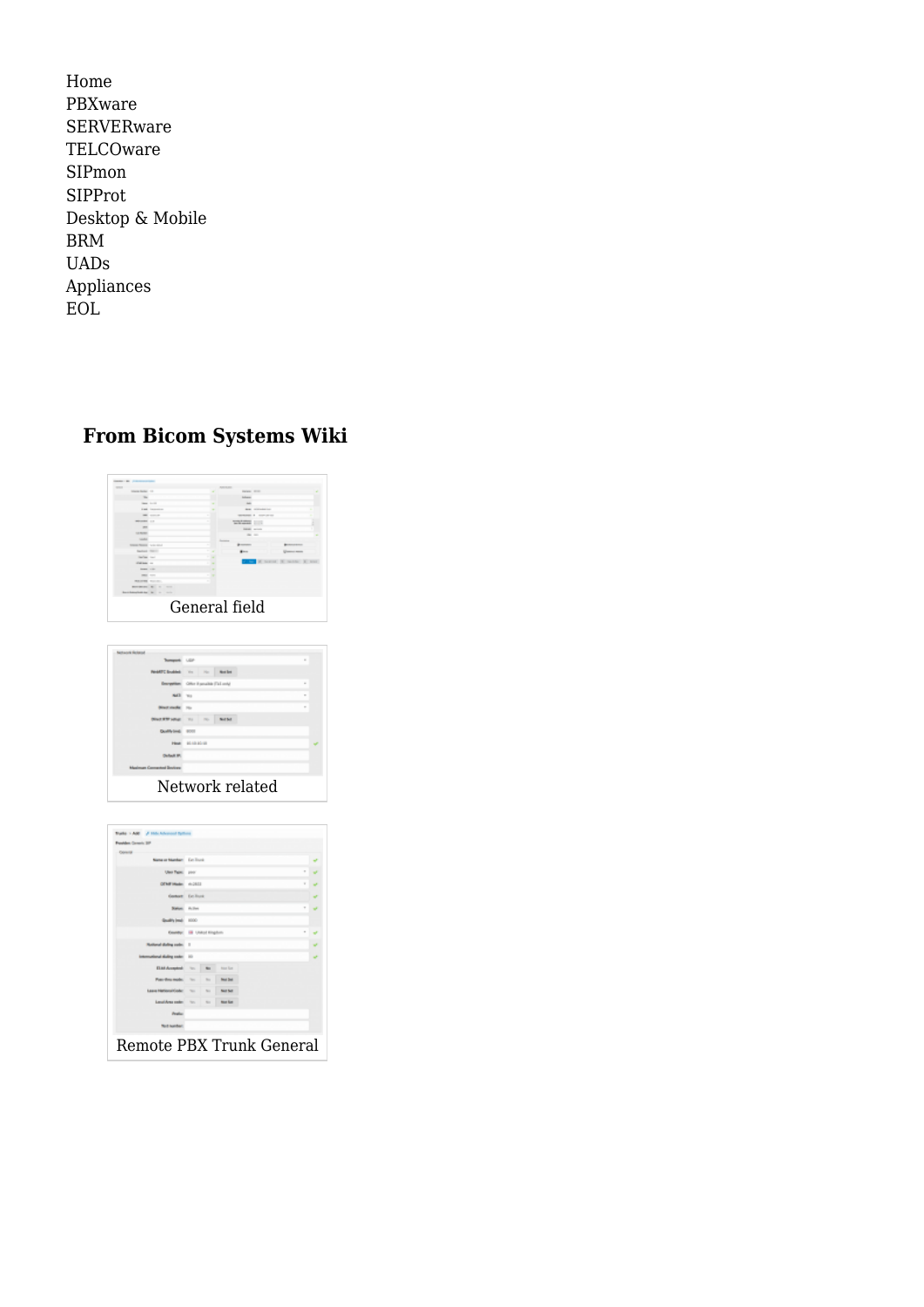| <b>Rushamid union</b>                              |                                 |  |
|----------------------------------------------------|---------------------------------|--|
| <b>Based</b>                                       |                                 |  |
|                                                    | Pear Hond: 10, 2010, 201        |  |
| Listenson                                          |                                 |  |
| Fee Uprogress Fillman                              |                                 |  |
| <b>Authority</b>                                   |                                 |  |
| <b>Rook</b>                                        |                                 |  |
| <b>Source</b>                                      | ٠                               |  |
| <b>Incoming IP addresses</b><br>ises for associate |                                 |  |
| <b>Broadcaster</b>                                 | ×<br>port.inclin                |  |
|                                                    | ٠<br>Register: has musical      |  |
| <b>Beginner suffice</b>                            |                                 |  |
| Enginiar anglestics time (car.):                   |                                 |  |
| <b>Bagistan mass service</b>                       |                                 |  |
| <b>Engel Liberty</b>                               |                                 |  |
| <b>Promotionale</b>                                |                                 |  |
| Roo society                                        |                                 |  |
| phone 6-1.93.                                      | Tel: Tel: 11<br><b>Died Dat</b> |  |
| Dollarsung! Researc                                |                                 |  |
|                                                    | Remote PBX Authentication       |  |

|                                                                     |          |                        | <b>Settings Servers</b> |  |
|---------------------------------------------------------------------|----------|------------------------|-------------------------|--|
|                                                                     | $\alpha$ | <b>Cilina saturata</b> |                         |  |
| <b>Any IP Schlose Aut</b><br><b>History</b><br><b>Ity Colembars</b> |          | ٠                      | <b>Kent Best</b>        |  |
| <b>Black Call Autor De Call</b><br><b><i><u>America</u></i></b>     | s.       | to:                    | <b>Northern</b>         |  |
| <b>Ene Demand: Replaces</b>                                         |          |                        | <b>Real Bod</b>         |  |
| Hide Extensions with no<br>direct import (pinCCA-5)                 | w.       | <b>SIL</b>             | Now fee                 |  |
| Do cod allow sacro<br>natus any fusionist                           | ÷        | to.                    | <b>Send Bell</b>        |  |
| De DiO uno golole<br><b>ENTRY Tores</b>                             | ÷        | s.                     | <b>Not bet</b>          |  |
| the Albert Trunk Callertin within<br>DIG sman                       | w.       | No.                    | Not fer                 |  |
| <b>Jel CollectO for Call Remembry</b>                               |          | m                      | <b>Sout Sell</b>        |  |
| <b>Ringhams for Local Lake</b>                                      |          |                        |                         |  |
| <b>Brader Collectivity and Indiana</b>                              | ÷        | m                      | <b>Boot Boot</b>        |  |
| Rene Video (R) Caller@ Yer Call<br><b>Romanskins</b>                |          | m.                     | Now lost                |  |
| Hide Calleria Inchile:                                              | $\sim$   | No.                    | <b>Northern</b>         |  |
| <b>Foundation</b>                                                   |          |                        |                         |  |

**NOTE:** Multi-User Extension must be enabled in license and enabled in Settings > Servers > Features: Allow IP Address Authentication for Extensions: **YES**

### **Creating Extension**

In PBXware GUI you need to create new Extension.

### Navigate to **Extensions → Add Extension**

### Select **UAD** and **Location** from list and click on **Next step**, then click on **Advanced Options**:

### **General field:**

- Extension this field is automatically populated, but can be changed to any available Extension number.
- Name name of the person using the Extension.
- Email Email address associated with the extension
- Department choose your department
- User type 'peer', instead of friend,

### **Authentication**, on same extension, insert following lines:

- Incoming IP addresses(new line seperated):= [IP address of the system from which you are connecting]
- $\blacksquare$  insecure = port, invite

### **Network related field:**

- **Qualify** 8000
- **Host** [IP address of the system that you are connecting to] instead of '**dynamic'**